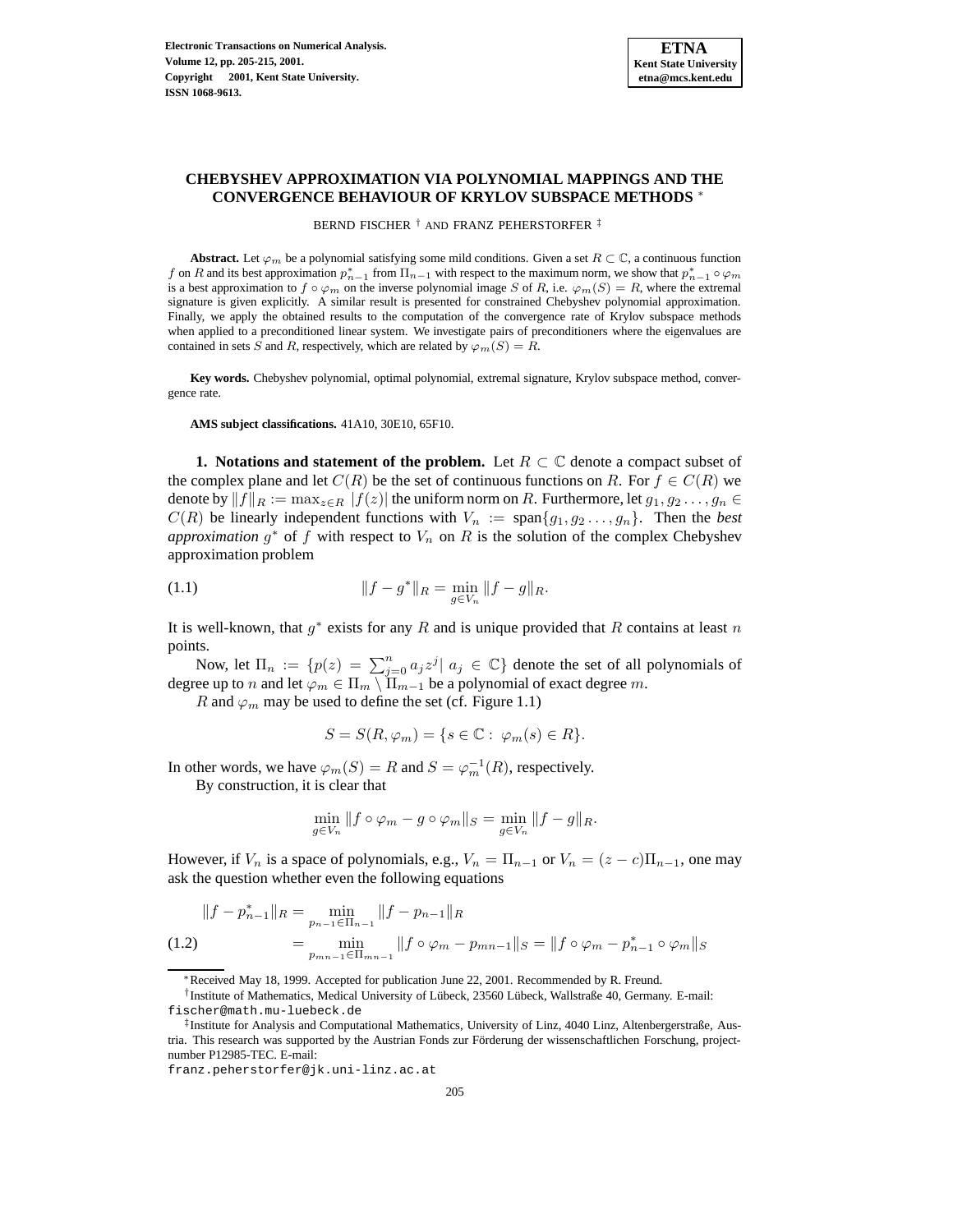206 Chebyshev approximation via polynomial mappings



FIG. 1.1.  $(\varphi_3)^{-1}(R)$  *(left) for various ellipses* R *(right) and*  $\varphi_3(z) = z^3 + 2z^2 + 0.25z - 3$ *.* 

hold true. In Section 2, we will give a complete answer to this question. We remark that the case where  $S$  is the inverse image of equipotential lines under a polynomial mapping has been considered in Peherstorfer [\[9\]](#page-10-0).

Furthermore, we will investigate the convergence behavior of Krylov subspace methods when applied to the linear system

$$
\mathcal{A}\mathbf{x} = \mathbf{b}, \quad \mathcal{A} \in \mathbb{C}^{N \times N}.
$$

Actually, this application, to a certain extent, provided the motivation for the discussion of Chebyshev approximation problems connected via the polynomial mapping  $\varphi_m$ . As we will describe in Section 3, the convergence rate of Krylov subspace methods may be given in terms of so-called *optimal polynomials*. For a given parameter  $c \notin R$  (typically  $c = 0$ ), such a polynomial  $P_n^R$  is the solution of the constrained Chebyshev approximation problem

<span id="page-1-1"></span>
$$
(1.3) \t\t\t ||P_n^R||_R = ||1 - (z - c)q_{n-1}^*(z)||_R = \min_{q_{n-1} \in \Pi_{n-1}} ||1 - (z - c)q_{n-1}(z)||_R,
$$

where typically R is a set which contains all eigenvalues of the given matrix  $\mathcal{A}$ .

When using iterative methods, preconditioning is an important issue. Here, one is looking for a preconditioning matrix M such that the new system  $\mathcal{M}^{-1}A\mathbf{x} = \mathcal{M}^{-1}\mathbf{b}$  is easier to solve than the original system  $A\mathbf{x} = \mathbf{b}$ . Let S denote a set which contains all eigenvalues of  $\mathcal{M}^{-1}\mathcal{A}$ . Naturally, one is interested in studying the convergence properties of the preconditioned system as compared to the original system. It turns out that for certain classes of preconditioners and certain linear systems the eigenvalue inclusion sets and sometimes even the eigenvalues themselves are related via  $R = \varphi_m(S)$ . Thus, our analysis enables one to relate the corresponding convergence rates to each other. See Section 3 for details.

Finally, we note that it is often easier to compute the *Chebyshev Polynomial*  $T_n^R$  than the optimal polynomial. It is the solution of the Chebyshev approximation problem

<span id="page-1-0"></span>(1.4) 
$$
||T_n^R||_R = ||z^n - p_{n-1}^*||_R = \min_{p_{n-1} \in \Pi_{n-1}} ||z^n - p_{n-1}(z)||_R.
$$

Observe that the scaled Chebyshev polynomial  $T_n^R(z)/T_n^R(c)$  always provides an upper bound for the norm of the optimal polynomial

$$
||P_n^R||_R \le \left\|\frac{T_n^R}{T_n^R(c)}\right\|_R,
$$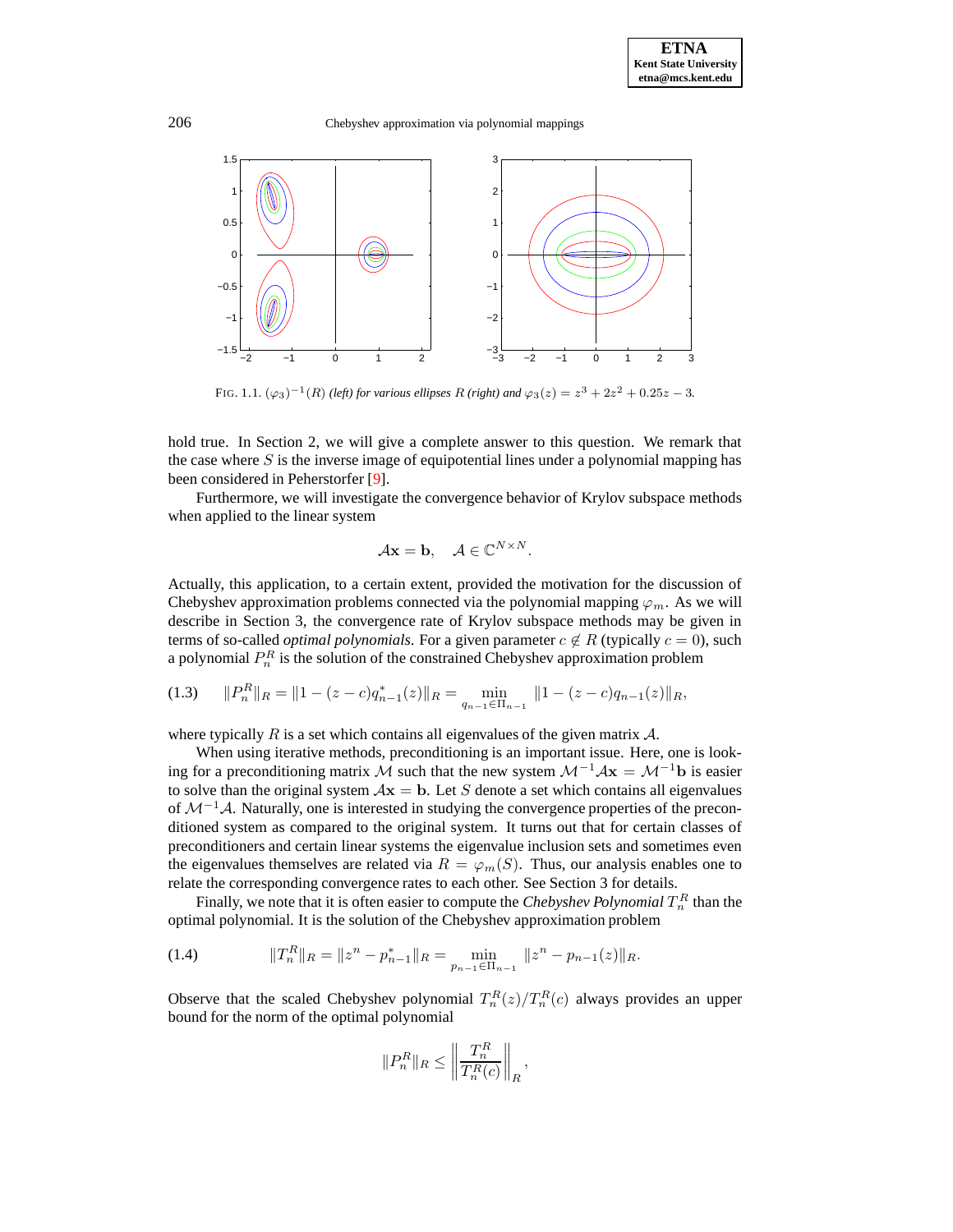where equality holds for some sets  $R$ . Examples of such sets include single intervals (cf. Markoff [\[8\]](#page-10-1)) and certain ellipses (cf. Fischer and Freund [\[4\]](#page-10-2)).

**2. Best approximations and extremal signatures on inverse images of polynomial mappings.** Throughout this section we assume that  $\varphi_m \in \Pi_m \setminus \Pi_{m-1}$  is a polynomial of degree m with leading coefficient  $a_m$ . Moreover, let  $z_j \in \mathbb{C}$  be a given point, then we denote by  $z_{j,1}, z_{j,2}, \ldots, z_{j,m}$  the zeros of  $\varphi_m(z) - z_j$ . We always assume that these zeros are simple, i.e.,  $\varphi_m$  has a full set of inverse branches  $z_{j,l} = \varphi_{m,l}^{-1}(z_j)$ . This assumption, for example, implies that we have the partial fraction expansion

<span id="page-2-0"></span>(2.1) 
$$
\frac{1}{\varphi_m(z) - z_j} = \sum_{l=1}^m \frac{1}{\varphi'_m(z_{j,l})} \frac{1}{(z - z_{j,l})}.
$$

For the proof of our first theorem, the following well-known characterization of best approximation will be useful (cf. Rivlin and Shapiro [\[11\]](#page-10-3)). The function  $g^*$  is a best approximation of f with respect to  $V_n$  (cf. [\(1.1\)](#page-0-0)) if, and only if, there exist r extremal points  $z_1, z_2, \ldots, z_r \in \{z \in R : |(f - g^*)(z)| = ||f - g^*||_R\}$  and positive numbers  $\mu_1, \mu_2, \ldots, \mu_r \in \mathbb{R}_+$   $(r \leq 2n+1)$  in the complex case and  $r \leq n+1$  in the real case) such that

(2.2) 
$$
\sum_{j=1}^{r} \mu_j sgn \overline{(f-g^*)(z_j)} g_k(z_j) = 0 \text{ for } k = 1, 2, ..., n.
$$

The set  $\{(z_j, \mu_j sgn \ (f - g^*)(z_j)) | j = 1, 2, \ldots, r\}$  is called an *extremal signature* for  $f - g^*$  on R with respect to  $V_n$ .

<span id="page-2-2"></span>THEOREM 2.1. Let  $R \subset \mathbb{C}$ ,  $f \in C(R)$ , and  $S = S(R, \varphi_m)$  be given. If  $p_{n-1}^*$  is the best *approximation of* f *with respect to*  $\Pi_{n-1}$  *on* R

$$
||f - p_{n-1}^*||_R = \min_{p_{n-1} \in \Pi_{n-1}} ||f - p_{n-1}||_R,
$$

*then*  $p_{n-1}^* \circ \varphi_m$  *is the best approximation of*  $f \circ \varphi_m$  *with respect to*  $\Pi_{mn-1}$  *on*  $S$ 

$$
||f \circ \varphi_m - p_{n-1}^* \circ \varphi_m||_S = \min_{p_{mn-1} \in \Pi_{mn-1}} ||f \circ \varphi_m - p_{mn-1}||_S.
$$

*Furthermore, if*  $\{(z_j, \mu_j sgn \ (f - p_{n-1}^*)(z_j)) | j = 1, 2, \ldots, r\}$  *is an extremal signature for*  $f - p_{n-1}^*$  on R, *i.e.*,

<span id="page-2-1"></span>(2.3) 
$$
\sum_{j=1}^r \mu_j sgn \overline{(f - p_{n-1}^*)(z_j)} z_j^k = 0, \text{ for } k = 0, 1, ..., n-1,
$$

*then*

$$
\sum_{j=1}^{r} \sum_{l=1}^{m} \mu_j sgn\left(\overline{f - p_{n-1}^*})(\varphi_m(z_{j,l}))\right) z_{j,l}^k = 0, \text{ for } k = 0, 1, \dots, nm - 1,
$$

*where*  $z_{j,1}, z_{j,2}, \ldots, z_{j,m}$  *denote the zeros of*  $\varphi_m(z) - z_j$ *, for*  $j = 1, 2, \ldots, r$ *. That is,*  $\{(z_{j,l}, \mu_{j,l}sgn\,\overline{(f-p_{n-1}^*)(\varphi_m(z_{j,l})))| j = 1, 2, \ldots, r, l = 1, 2, \ldots, m\}$ , with  $\mu_{j,l} := \mu_j$ , is *an extremal signature for*  $(f - p_{n-1}^*) \circ \varphi_m$  *on S* with *respect to*  $\Pi_{nm-1}$ *.*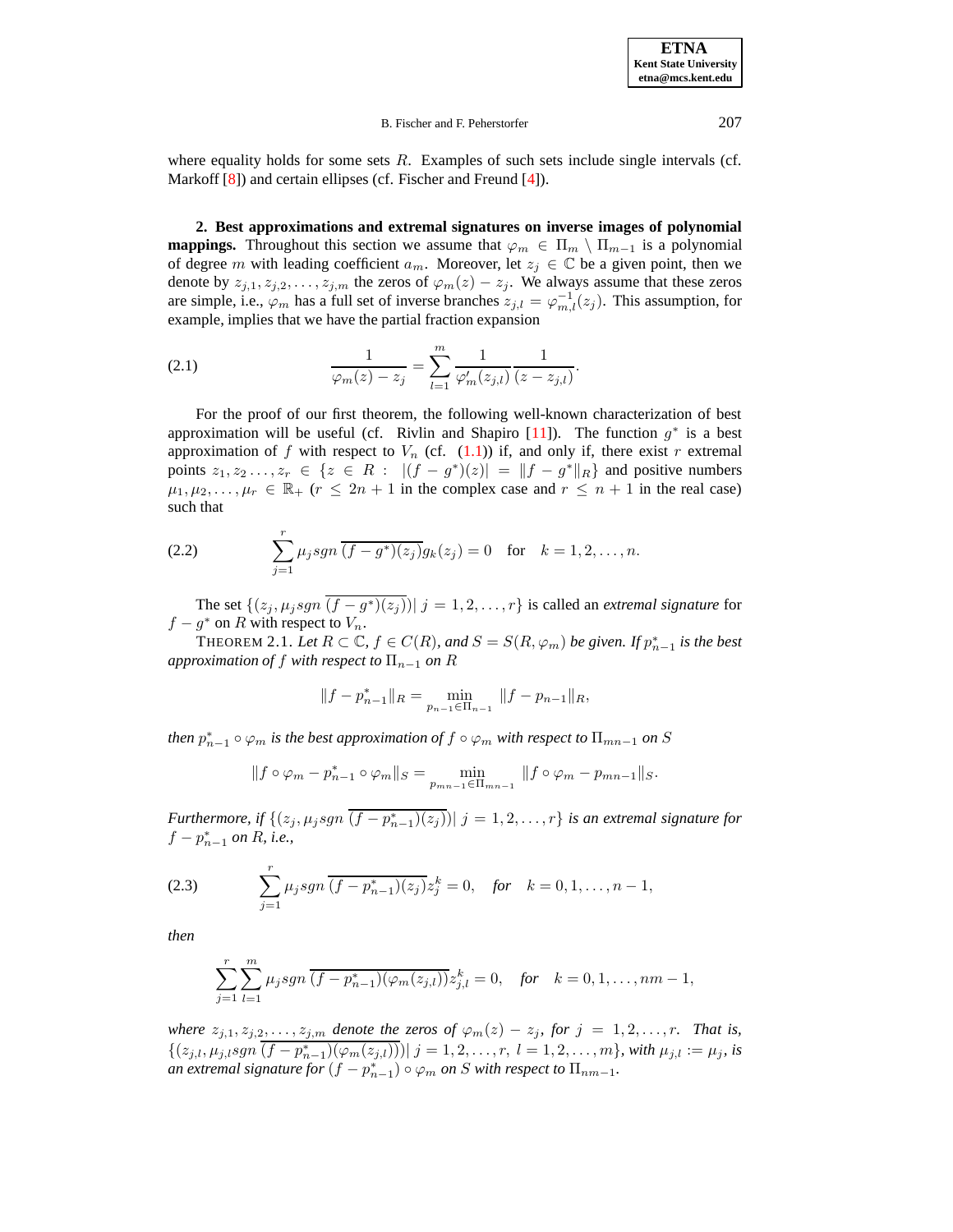208 Chebyshev approximation via polynomial mappings

*Proof*. For convenience we set

$$
\hat{\mu}_j := \mu_j sgn\,\overline{(f - p_{n-1}^*)(\varphi_m(z_{j,l}))} = \mu_j sgn\,\overline{(f - p_{n-1}^*)(z_j)}.
$$

We then have to show that

$$
\sum_{j=1}^{r} \hat{\mu}_j \sum_{l=1}^{m} z_{j,l}^k = 0, \text{ for } k = 0, 1, \dots, mn - 1.
$$

To start with, we note that by construction the points  $z_{j,l}$  are extremal points for  $(f - p_{n-1}^*) \circ$  $\varphi_m$ . Furthermore, in view of [\(2.1\)](#page-2-0) and [\(2.3\)](#page-2-1) we obtain

$$
\sum_{j=1}^{r} \hat{\mu}_{j} \sum_{l=1}^{m} \frac{1}{\varphi'_{m}(z_{j,l})} \frac{1}{(z - z_{j,l})} = \sum_{j=1}^{r} \frac{\hat{\mu}_{j}}{\varphi_{m}(z) - z_{j}}
$$
  

$$
= \sum_{j=1}^{r} \hat{\mu}_{j} \left( \sum_{k=0}^{\infty} \frac{z_{j}^{k}}{\varphi_{m}(z)^{k+1}} \right)
$$
  

$$
= \sum_{k=0}^{\infty} \left( \sum_{j=1}^{r} \hat{\mu}_{j} z_{j}^{k} \right) \frac{1}{\varphi_{m}(z)^{k+1}}
$$
  

$$
= O\left(\frac{1}{z^{m(n+1)}}\right),
$$

as  $z \rightarrow \infty$ . On the other hand, we have

$$
\sum_{j=1}^r \hat{\mu}_j \sum_{l=1}^m \frac{1}{\varphi'_m(z_{j,l})} \frac{1}{(z-z_{j,l})} = \sum_{k=0}^\infty \left( \sum_{j=1}^r \hat{\mu}_j \sum_{l=1}^m \frac{z_{j,l}^k}{\varphi'_m(z_{j,l})} \right) \frac{1}{z^{k+1}},
$$

and consequently

$$
\sum_{j=1}^{r} \hat{\mu}_j \sum_{l=1}^{m} \frac{q(z_{j,l})}{\varphi'_m(z_{j,l})} = 0, \text{ for all } q \in \Pi_{m(n+1)-2}.
$$

For the special choice  $q(z) = z^k \varphi'_m(z)$  we obtain

$$
\sum_{j=1}^{r} \hat{\mu}_j \sum_{l=1}^{m} z_{j,l}^k = 0, \text{ for } k = 0, 1, \dots, mn - 1,
$$

which concludes the proof.  $\square$ 

With  $f(z) = z^n$  we immediately arrive at the following corollary.

<span id="page-3-0"></span>COROLLARY 2.2. Let  $R \subset \mathbb{C}$ , and  $S = S(R, \varphi_m)$  be given. If  $T_n^R$  denotes the Cheby*shev polynomial with respect to* R *(cf. [\(1.4\)](#page-1-0)), then the Chebyshev polynomial of degree* mn *with respect to* S *is given by*

$$
T_{mn}^{S}(z) = \frac{1}{a_m^n} T_n^R(\varphi_m(z)).
$$

We remark that one may also find Corollary [2.2](#page-3-0) in Kamo and Borodin [\[6\]](#page-10-4). Their proof, however, is based on Kolmogorov's criterion and therefore does not provide an extremal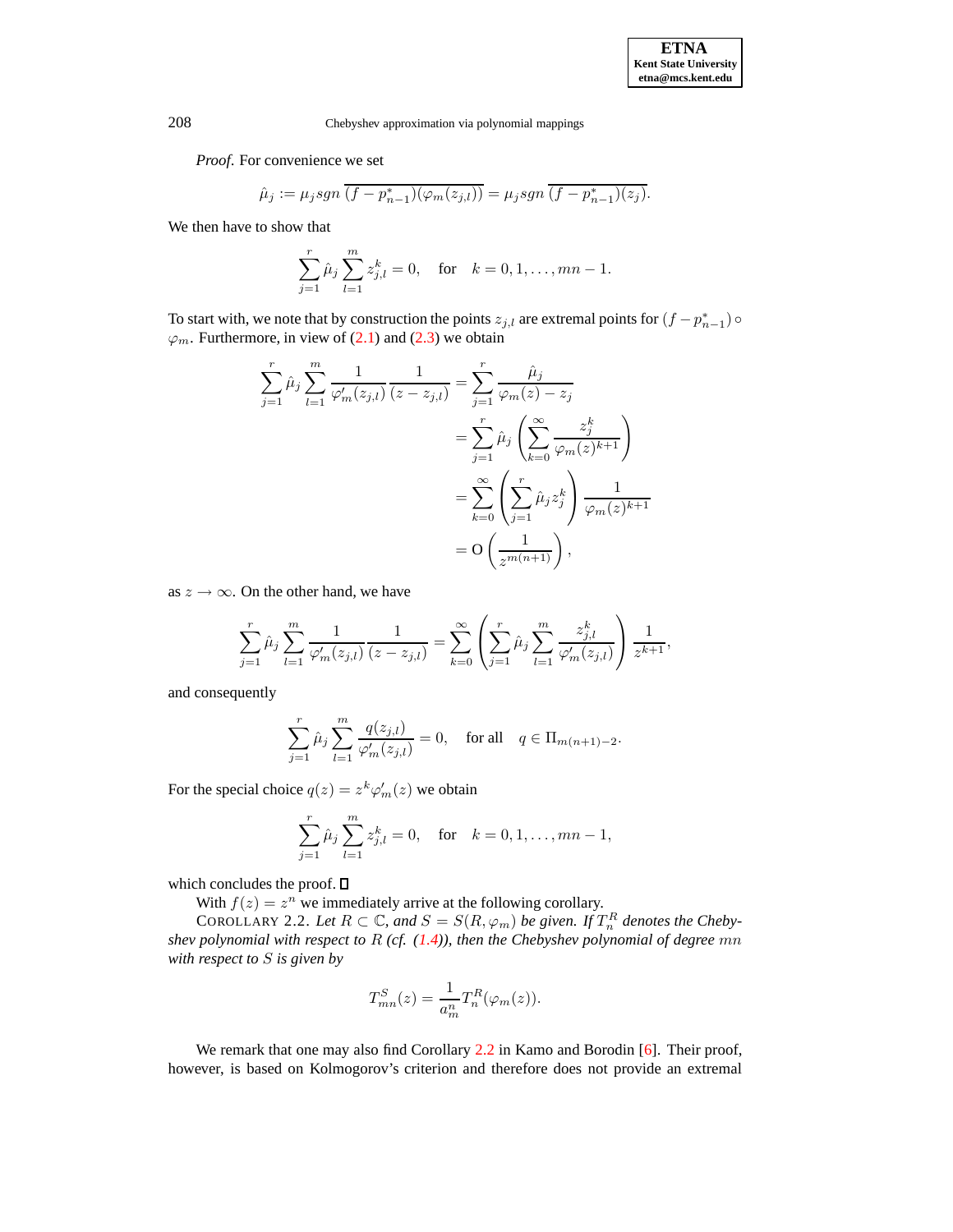**ETNA Kent State University etna@mcs.kent.edu**

#### B. Fischer and F. Peherstorfer 209

signature for  $T_n^R \circ \varphi_m$ . Furthermore, we note that the above theorem includes the result of Lebedev  $[7]$  for the case where S is the union of finitely many intervals on the real line.

Next, we turn our attention to the computation of optimal polynomials or, more general, to the case of constrained Chebyshev approximation. For constrained Chebyshev problems on two and several intervals see, for example, Fischer [\[2\]](#page-10-6), Peherstorfer and Schiefermayr [\[10\]](#page-10-7) and references therein.

The proof of the next theorem is along the lines of the proof of Theorem [2.1](#page-2-2) and is therefore omitted.

THEOREM 2.3. Let  $R \subset \mathbb{C}$ ,  $c \notin R$ ,  $f \in C(R)$ , and  $S = S(R, \varphi_m)$  be given. If  $Q_{n-1}^* = (z - c)q_{n-1}^*$  *is the best approximation of*  $f$  *with respect to*  $(z - c)\Pi_{n-1}$  *on* R

$$
||f - Q_{n-1}^*||_R = \min_{q_{n-1} \in \Pi_{n-1}} ||f - (z - c)q_{n-1}||_R,
$$

*then*  $Q_{n-1}^* \circ \varphi_m = (\varphi_m(z) - c)q_{n-1}^* \circ \varphi_m$  *is the best approximation of*  $f \circ \varphi_m$  *with respect to*  $(\varphi_m(z) - c)\Pi_{mn-1}$  *on* S

$$
||f \circ \varphi_m - Q_{n-1}^* \circ \varphi_m||_S = \min_{q_{mn-1} \in \Pi_{mn-1}} ||f \circ \varphi_m - (\varphi_m(z) - c)q_{mn-1}||_S.
$$

*Furthermore, if*  $\{(z_j, \mu_j sgn \overline{(f(z_j) - Q_{n-1}^*)(z_j)}) | j = 1, 2, \ldots, r\}$  *is an extremal signature for*  $f - Q_{n-1}^*$  *on*  $R$ *, i.e.,* 

$$
\sum_{j=1}^r \mu_j sgn \overline{(f(z_j) - Q_{n-1}^*)(z_j)}(z_j - c)z_j^k = 0, \text{ for } k = 0, 1, ..., n-1,
$$

*then, for*  $k = 0, 1, \ldots, nm - 1$ ,

$$
\sum_{j=1}^{r} \sum_{l=1}^{m} \mu_j sgn \overline{(f(\varphi_m(z_{j,l})) - Q_{n-1}^*(\varphi_m(z_{j,l}))} (\varphi_m(z_{j,l}) - c) z_{j,l}^k = 0,
$$

*where*  $z_{j,1}, z_{j,2}, \ldots, z_{j,m}$  *denote the zeros of*  $\varphi_m(z) - z_j$ *, for*  $j = 1, 2, \ldots, r$ *. That is,*  $\{(z_{j,l}, \mu_{j,l}sgn \overline{(f(\varphi_m(z_{j,l})) - Q_{n-1}^*(\varphi_m(z_{j,l}))))| j = 1, 2, \ldots, r, l = 1, 2, \ldots, m\}$ , with  $\mu_{j,l} := \mu_j$ , is an extremal signature for  $f \circ \varphi_m - Q_{n-1}^* \circ \varphi_m$  on S with respect to  $\Pi_{nm-1}$ . The special case  $f(z) = 1$  gives rise to the following corollary.

COROLLARY 2.4. Let  $R \subset \mathbb{C}$ ,  $c \notin R$ , and  $S = S(R, \varphi_m)$  be given. If  $P_n^R = 1 - (z - \varphi_m)^R$  $\int c \cdot d^*$  *denotes the optimal polynomial with respect to* R *and to c* (*cf.* [\(1.3\)](#page-1-1)), *then we have* 

$$
||P_n^R \circ \varphi_m||_S = \min_{q_{mn-1} \in \Pi_{mn-1}} ||1 - (\varphi_m(z) - c)q_{mn-1}||_S.
$$

It is worth noticing that the corollary above in general does not imply that  $P_n^R \circ \varphi_m$  is the optimal polynomial for the set  $S$ . This would be the case, if

$$
||P_n^R \circ \varphi_m||_S = ||1 - (\varphi_m(z) - c)q_{n-1}^* \circ \varphi_m||_S = \min_{q_{mn-1} \in \Pi_{mn-1}} ||1 - (z - e)q_{mn-1}||_S,
$$

where e is a zero of  $\varphi_m(z) - c$ .

In the remaining part of this section we will further investigate polynomial mappings  $\varphi_2$ of degree two. We start with the case where  $S$  is the union of two disjoint intervals on the real line.

THEOREM 2.5. Let  $R = [a, b]$ ,  $a < b \in \mathbb{R}$ , and  $c \in \mathbb{R} \setminus [a, b]$  be given. Furthermore, *let*  $\varphi_2$  *be such that*  $S = S(R, \varphi_2)$  *is the union of two intervals and let*  $e_1, e_2$  *denote the*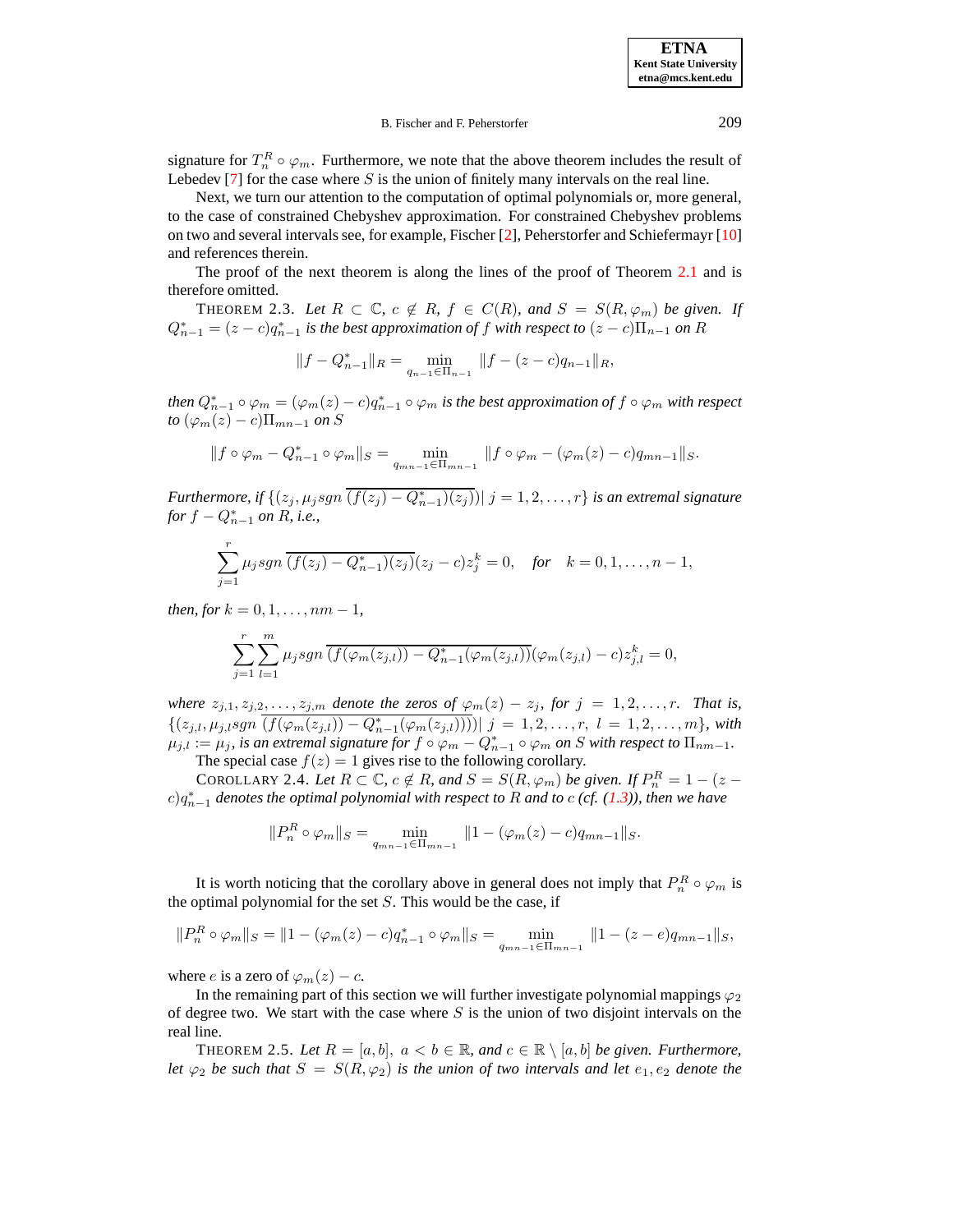| <b>ETNA</b>                  |
|------------------------------|
| <b>Kent State University</b> |
| etna@mcs.kent.edu            |

210 Chebyshev approximation via polynomial mappings

*zeros of*  $\varphi_2(z) - c$ . *If*  $P_n^R$  *denotes the optimal polynomial with respect to* R *and to c, then*  $P_{2n}^S = P_n^R \circ \varphi_2$  *is the optimal polynomial with respect to S and to*  $e_1$  *and*  $e_2$ *, respectively,* 

$$
||P_n^R \circ \varphi_2||_S = \min_{q_{2n-1} \in \Pi_{2n-1}} ||1 - (z - e_1)q_{2n-1}||_S
$$
  
= 
$$
\min_{q_{2n-1} \in \Pi_{2n-1}} ||1 - (z - e_2)q_{2n-1}||_S.
$$

*Moreover,*  $P_{2n}^S$  *is even optimal for*  $\Pi_{2n+1}$ *, i.e., we have*  $P_{2n+1}^S = P_{2n}^S$ *.* 

*Proof.* Let  $T_n^R$  denote the Chebyshev polynomial with respect to R. By Corollary [2.2](#page-3-0) we have that the Chebyshev polynomial with respect to S is given by  $T_{2n}^S(z) = T_n^R(\varphi_2(z))/a_2^2$ . Since  $T_n^R$  is a shifted version of the classical Chebyshev polynomials on the unit interval, it has precisely  $n + 1$  extremal points on R. Now, Theorem [2.1](#page-2-2) implies that  $T_{2n}^S$  has  $2(n + 1)$ extremal points on S. Finally, the assertion follows from Theorem 4.3 in Fischer [\[2\]](#page-10-6), which states that the optimal polynomial with respect to  $S$  is a scaled Chebyshev polynomial

<span id="page-5-0"></span>
$$
P_{2n}^{S}(z) = \frac{T_{2n}^{S}(z)}{T_{2n}^{S}(e_1)} = \frac{T_{2n}^{S}(z)}{T_{2n}^{S}(e_2)},
$$

if  $T_{2n}^S$  has  $2n+2$  extremal points on S. Actually, the fact that  $T_{2n}^S$  has one additional extremal point also implies that  $P_{2n+1}^S = P_{2n}^S$ , cf. Corollary 3.3.6(b) in Fischer [\[3\]](#page-10-8).

Next, we analyze the special mappings  $\varphi_2^{\pm}$  $\frac{1}{2}(z) = \pm z(z-1).$ 

THEOREM 2.6. Let  $R \subset \mathbb{C}$ ,  $0 \notin R$ , and  $S^{\pm} = S(R, \varphi_{2}^{\pm})$  $\frac{\pm}{2}$ ) with  $\varphi_2^{\pm}$  $\frac{1}{2}(z) = \pm z(z-1)$ *be given. If* P R n *denotes the optimal polynomial with respect to* R *and to* 0*, then the optimal polynomials of degree* 2n *and* 2n + 1 *with respect to* S <sup>±</sup> *and to* 0 *and* 1*, respectively, are given by*

$$
P_{2n+1}^{S^{\pm}} = P_{2n}^{S^{\pm}} = P_n^R \circ \varphi_2^{\pm}
$$

*with*

$$
||P_{2n+1}^{S^+}||_{S^+} = ||P_{2n}^{S^+}||_{S^+} = ||P_n^R||_R = ||P_{2n}^{S^-}||_{S^-} = ||P_{2n+1}^{S^-}||_{S^-}.
$$

*Proof.* We only consider the case  $\varphi_2 = \varphi_2^+$  with  $S = S^+$ . We start by noting that the polynomial  $\varphi_2$  satisfies the symmetry relation  $\varphi_2(l(z)) = \varphi_2(z)$  with  $l(z) = 1 - z$ . Hence, by construction, we have  $S = l(S)$ . From the fact that the optimal polynomial is uniquely defined and

$$
\max_{z \in S} |P_k^S(z)| = \max_{z \in S} |P_k^S(l(z))|,
$$

we obtain the identity  $P_k^S(z) = P_k^S(l(z))$ . For odd degree polynomials this symmetry relation implies that the leading coefficient vanishes, because  $P_{2n+1}^S(z) = \alpha_{2n+1} z^{2n+1} + \cdots$  and  $P_{2n+1}^{S}(l(z)) = \alpha_{2n+1}(1-z)^{2n+1} + \cdots = -\alpha_{2n+1}z^{2n+1} + \cdots$ . Now, let us consider the even degree case  $k = 2n$ . Here, we deduce from the symmetry relation  $P_{2n}^{S}(z) = P_{2n}^{S}(l(z))$  that all zeros of  $P_{2n}^S$  come in pairs  $P_{2n}^S(z_j) = P_{2n}^S(l(z_j)) = 0$ ,  $j = 1, 2, ..., n$ . Let  $q_n$  denote the polynomial with the zeros  $y_j = \varphi_2(z_j)$ ,  $j = 1, 2, ..., n$ , and constant term 1. Since  $P_{2n}^S - q_n \circ \varphi_2 \in \Pi_{2n}$  has  $2n + 1$  zeros, namely  $z_j, l(z_j), j = 1, 2, \ldots, n$  and  $z_{n+1} = 0$ , we conclude that  $P_{2n}^S = q_n \circ \varphi_2$ , which proves the assertion.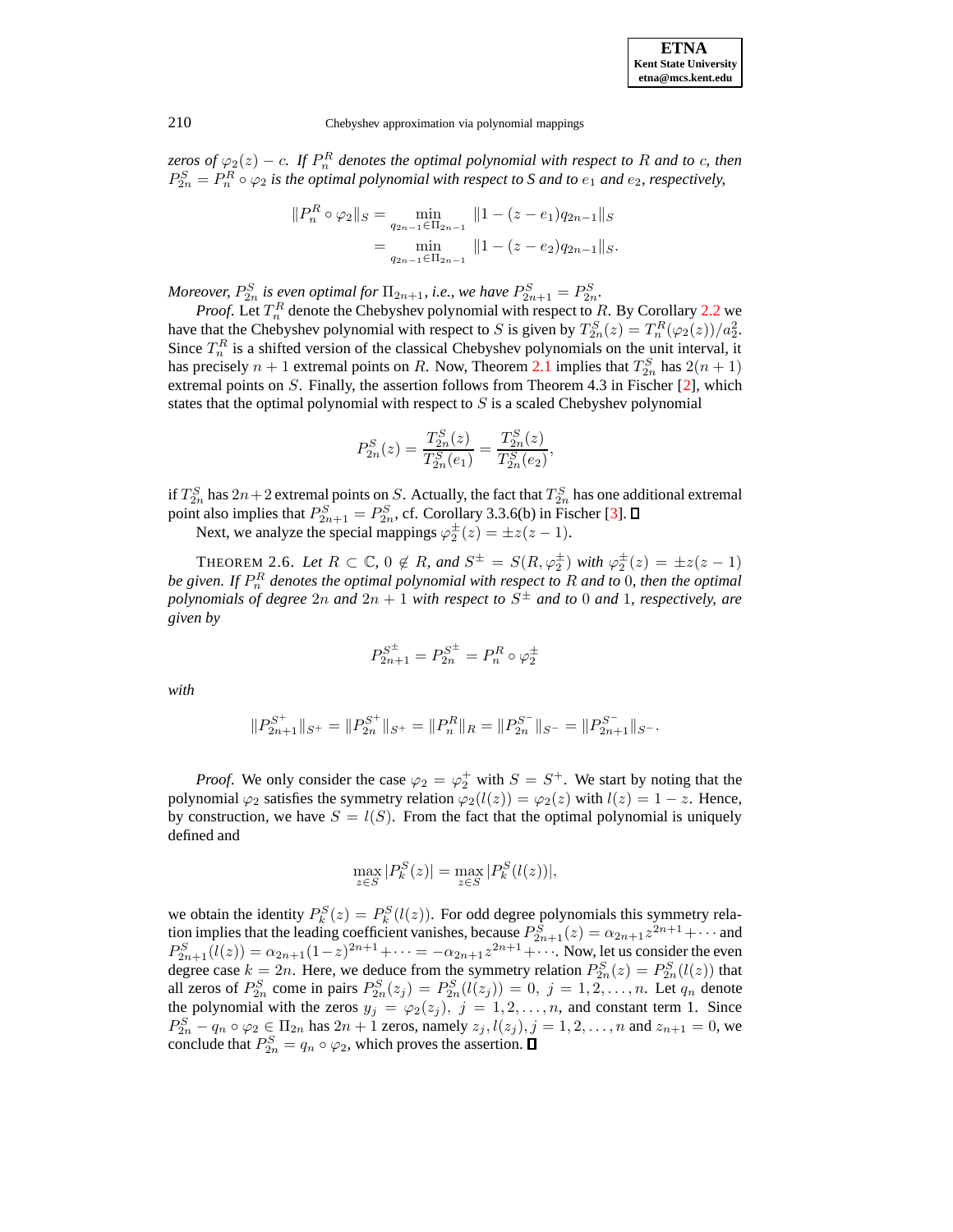**3. Application.** In this section we will analyze the convergence of iterative methods when applied to the solution of a non-symmetric, nonsingular linear system

$$
\mathcal{A}\mathbf{x} = \mathbf{b}, \quad \mathcal{A} \in \mathbb{C}^{N \times N}.
$$

Throughout this section we assume for convenience that  $A$  is diagonalizable. Some of the most effective iterative methods available are those of Krylov subspace type which have inbuilt minimization properties. Here we consider minimal residual methods, whose iterates minimize the Euclidian norm of the residual  $r_n$  at each step. More precisely, for the methods under consideration the *n*th residual  $r_n$  may be written as

$$
\mathbf{r}_n = \mathbf{b} - A\mathbf{x}_n = p_n(A)\mathbf{r}_0,
$$

where  $p_n \in \Pi_n$  is a polynomial of exact degree n satisfying the interpolatory constraint  $p_n(0) = 1$ . The polynomial  $p_n$  and consequently the iterate  $x_n$  are uniquely determined by the minimization property

$$
\|\mathbf{r}_n\|_2 = \min\{\|p(\mathcal{A})\mathbf{r}_0\|_2; \ p \in \Pi_n, \ p(0) = 1\}.
$$

The actual implementation of such a method depends on the properties of the given coefficient matrix  $\mathcal A$ . Among the most well-known methods belonging to this class are CR (for  $\mathcal A$ symmetric and positive definite), MINRES (for  $A$  symmetric but indefinite) and GMRES (for  $\mathcal A$  non-symmetric) (cf., e.g., Saad [\[12\]](#page-10-9)).

Let  $V$  denote the eigenvector matrix of  $A$ . Then the 2-norm of the residual may be bounded by the following standard estimate

<span id="page-6-0"></span>
$$
(3.1) \qquad \frac{\|\mathbf{r}_n\|_2}{\|\mathbf{r}_0\|_2} \leq \kappa_2(V) \min_{p \in \Pi_n, \ p(0)=1} \max_{\lambda \in \sigma(\mathcal{A})} |p(\lambda)| = \kappa_2(V) \|P_n^{\sigma(\mathcal{A})}\|_{\sigma(\mathcal{A})},
$$

where  $\sigma(A)$  denotes the spectrum of A and  $\kappa_2(V)$  denotes the condition number of the eigenvector matrix  $V$ . In conclusion, to bound the convergence rate of minimal residual methods one is tempted to compute the norm of the optimal polynomial  $P_n^{\sigma(\mathcal{A})}$  (cf. [\(1.3\)](#page-1-1)) with respect to  $\sigma(\mathcal{A})$  and to 0.

In the remaining part of this section we will identify matrices  $A$  and preconditioner  $M$ such that the spectrum of A and its preconditioned version  $\mathcal{M}^{-1}\mathcal{A}$  are related by a polynomial mapping

$$
\varphi_k(\sigma({\mathcal{A}}))=\sigma({\mathcal{M}}^{-1}{\mathcal{A}}),
$$

with

$$
P_{kn}^{\sigma(\mathcal{A})} = P_n^{\sigma(\mathcal{M}^{-1}\mathcal{A})} \circ \varphi_k,
$$

and

$$
||P_{kn}^{\sigma(\mathcal{A})}||_{\sigma(\mathcal{A})} = ||P_n^{\sigma(\mathcal{M}^{-1}\mathcal{A})} \circ \varphi_k||_{\sigma(\mathcal{A})} = ||P_n^{\sigma(\mathcal{M}^{-1}\mathcal{A})}||_{\sigma(\mathcal{M}^{-1}\mathcal{A})}.
$$

These equations together with [\(3.1\)](#page-6-0) have an important consequence. They indicate, at least in the absence of roundoff errors, that a minimal residual method converges about k-times faster for the preconditioned system than for the original system.

<span id="page-6-1"></span>Let us now consider linear systems of the form

(3.2) 
$$
\mathcal{A} = \begin{bmatrix} A & B^T \\ B & 0 \end{bmatrix} \in \mathbb{C}^{(n+m)\times(n+m)},
$$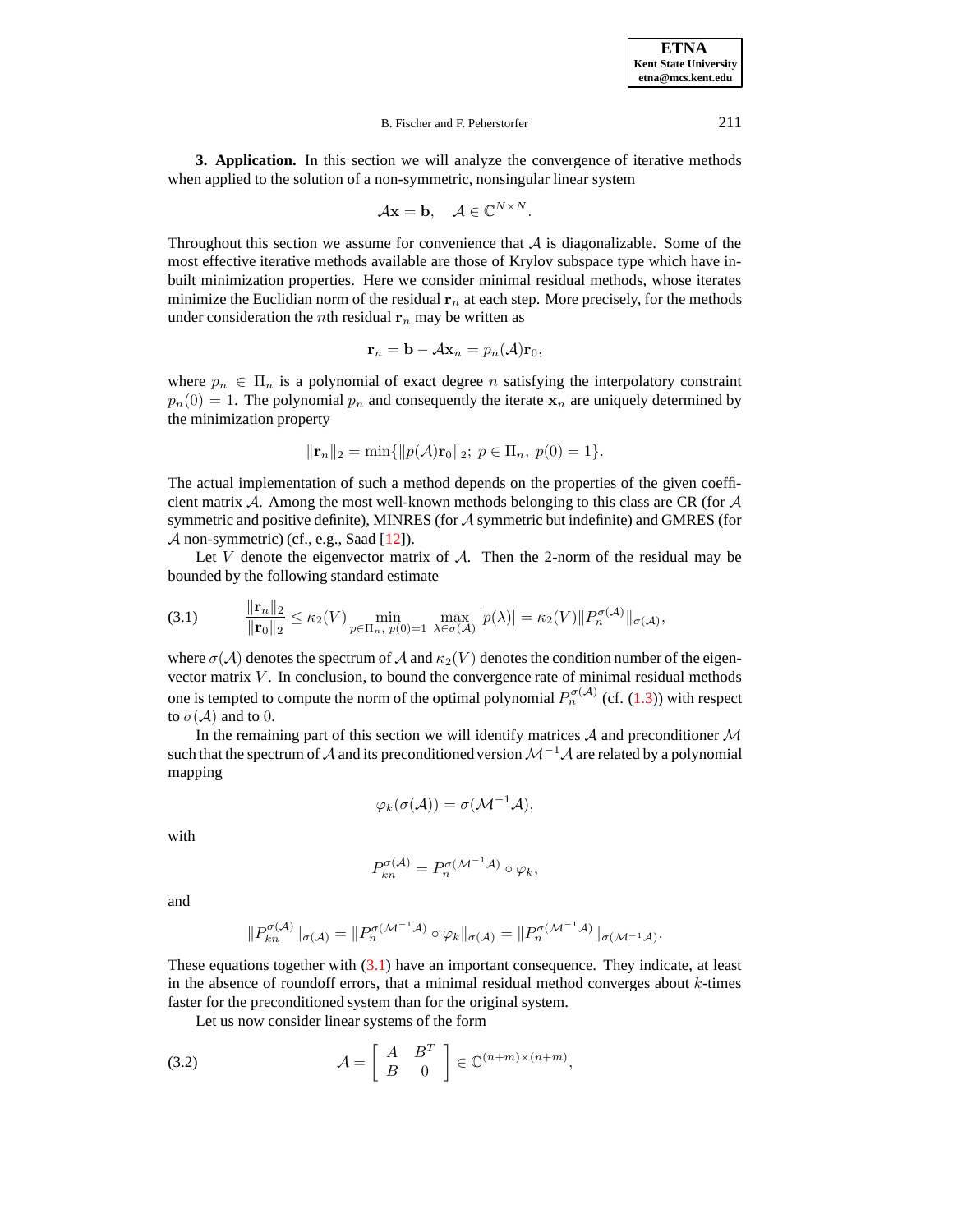## 212 Chebyshev approximation via polynomial mappings

where the  $n \times n$  matrix A is regular and the  $m \times n$ ,  $m \lt n$ , matrix B has full rank. The efficient solution of such systems plays an important role in many different applications. For example, the mixed finite element approximation of the Stokes problem (cf. [\[5\]](#page-10-10)) leads to a system of the form  $(3.2)$  with symmetric positive definite A, whereas the discretization of the Oseen problem (cf. [\[1\]](#page-10-11)) results in a matrix problem with non-symmetric A. Other examples include linear least squares problems and linear KKT systems.

Given the structure of  $A$ , an obvious choice is to use block preconditioning. Furthermore, often a fast solver for the top-left block  $A$  is available. Therefore, preconditioners of the form

(3.3) 
$$
\mathcal{M}(F, M) = \left[ \begin{array}{cc} A & F \\ 0 & M \end{array} \right],
$$

where M is nonsingular are quite popular (cf. [\[1\]](#page-10-11)). To provide an efficient implementation of the preconditioner, common choices for the top-right block F are  $F = 0$  and  $F = B<sup>T</sup>$ , respectively.

In general, there is some flexibility in applying the preconditioner. One may consider a left  $\mathcal{M}^{-1}\mathcal{A}$ , a right  $\mathcal{A}\mathcal{M}^{-1}$ , or a centrally preconditioned coefficient matrix  $\mathcal{M}^{-1/2} \mathcal{A} \mathcal{M}^{-1/2}$ , respectively. For the latter case the matrix  $\mathcal M$  is assumed to be positive definite. However, it is easy to see, that the three preconditioned matrices share the same eigenvalues. They are given by the solution of the generalized eigenvalue problem

<span id="page-7-0"></span>
$$
(3.4) \t\t \mathcal{A} \mathbf{v} = \lambda \mathcal{M} \mathbf{v}.
$$

The next lemma relates the wanted solutions  $\lambda$  of [\(3.4\)](#page-7-0) for the specific choices  $\mathcal{M}(0, \pm M)$  and  $\mathcal{M}(B^T, -M)$  to the generalized eigenvalues  $\mu$  of the so-called Schur complement

<span id="page-7-1"></span>
$$
(3.5) \tBA^{-1}B^T\mathbf{p} = \mu M \mathbf{p}.
$$

In particular, it shows that the two sets of eigenvalues are related by a polynomial mapping. The proof is straightforward and might be found in Elman and Silvester [\[1\]](#page-10-11).

<span id="page-7-2"></span>LEMMA 3.1. Let  $\mu_k$ ,  $k = 1, 2, ..., m$ , denote the solutions of the generalized eigenvalue *problem [\(3.5\)](#page-7-1).*

(i) Let  $\varphi_2^+(z) = z(z-1)$ . The solutions of  $A\mathbf{v} = \lambda \mathcal{M}(0, M)\mathbf{v}$  are  $\lambda_0 = 1$ , of *multiplicity*  $n - m$ *, and* 

$$
\lambda_k^{\pm} = \frac{1 \pm \sqrt{1 + 4\mu_k}}{2}
$$
, *i.e.*,  $\varphi_2^{\pm}(\lambda_k^{\pm}) = \mu_k$ ,  $k = 1, 2, ..., m$ .

(ii) Let  $\varphi_2^-(z) = -z(z-1)$ *. The solutions of*  $A\mathbf{v} = \lambda \mathcal{M}(0, -M)\mathbf{v}$  *are*  $\lambda_0 = 1$ *, of multiplicity*  $n - m$ *, and* 

$$
\lambda_k^{\pm} = \frac{1 \pm \sqrt{1 - 4\mu_k}}{2}
$$
, *i.e.*,  $\varphi_2^-(\lambda_k^{\pm}) = \mu_k$ ,  $k = 1, 2, ..., m$ .

(iii) *The solutions of*  $A\mathbf{v} = \lambda \mathcal{M}(B^T, -M)\mathbf{v}$  *are*  $\lambda_0 = 1$ *, of multiplicity n, and* 

$$
\lambda_k = \mu_k, \ k = 1, 2, \ldots, m.
$$

Let us now investigate the case that the matrices  $A$  and  $M$  are symmetric and positive definite. Here, it is easy to see that the corresponding matrix  $A$  is symmetric but indefinite and that the preconditioner  $\mathcal{M}(0, M)$  is symmetric and positive definite. It follows from Lemma [3.1\(](#page-7-2)i) that the preconditioned matrix  $A^+ = \mathcal{M}(0, M)^{-1/2} A \mathcal{M}(0, M)^{-1/2}$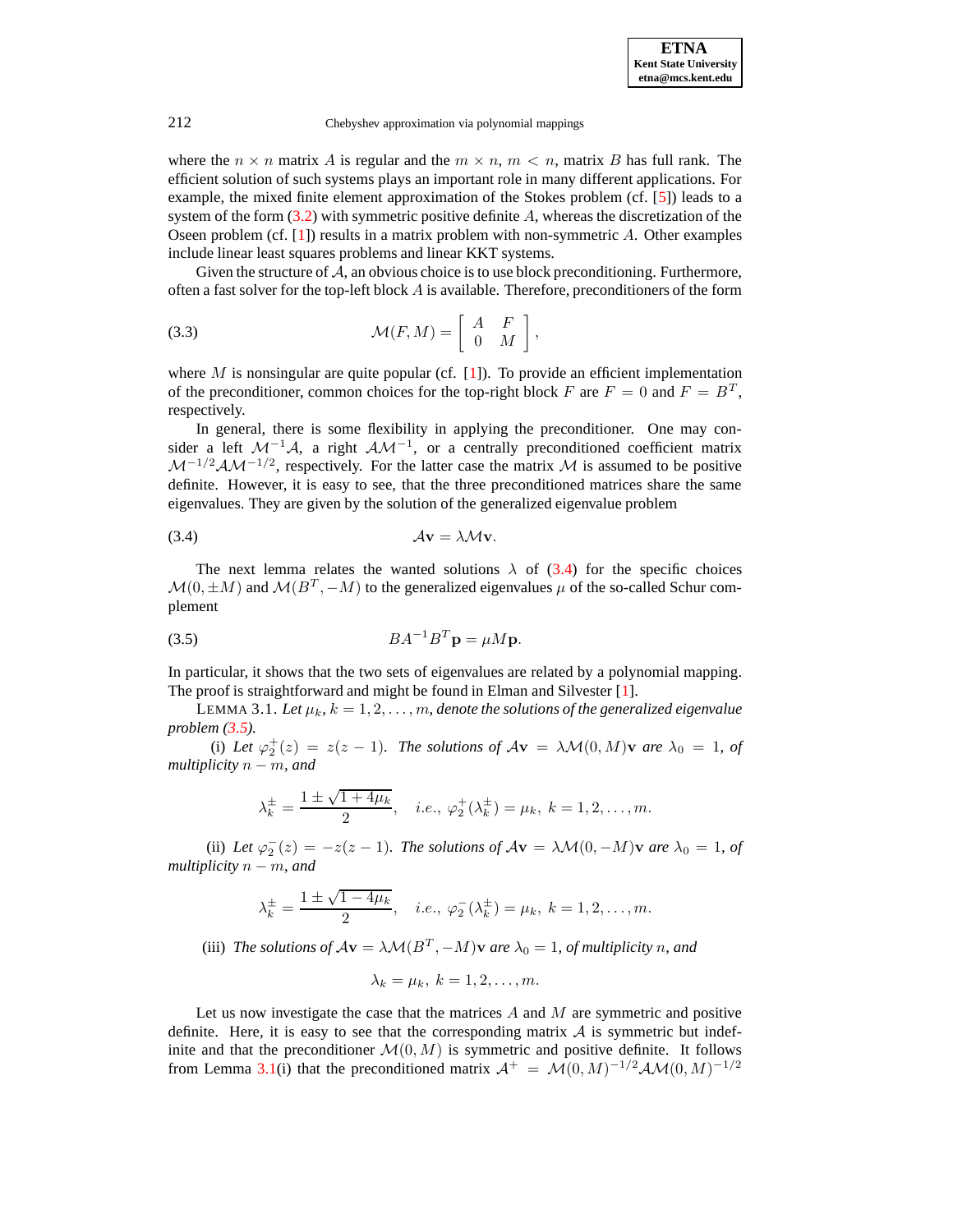is indefinite and that its eigenvalues are, apart from  $\lambda = 1$ , symmetric about the point 1/2. On the other hand, the alternative preconditioner  $\mathcal{M}(0, -M)$  is itself indefinite and therefore may not be applied centrally. As a consequence, the preconditioned system  $A^{-} = \mathcal{M}(0, -M)^{-1}A$  (or  $A^{-} = \mathcal{A}\mathcal{M}(0, -M)^{-1}$ ) is no longer symmetric. However, all its eigenvalues are located in the right-half plane. Lemma  $3.1(ii)$  $3.1(ii)$  shows that apart from  $\lambda = 1$ , all of them are either located on a cross with center  $1/2$  or on a real interval.

There has been some discussion in the literature (cf. [\[5\]](#page-10-10)) on whether MINRES applied to the symmetric indefinite system  $A^+$  or GMRES applied to one of the non-symmetric systems  $A^-$  will converge faster. The next theorem shows that at least the convergence rates are identical. The proof is a direct consequence of [\(3.1\)](#page-6-0), Lemma [3.1,](#page-7-2) and Theorem [2.6.](#page-5-0)

THEOREM 3.2. Let  $V^-$  denote the eigenvector matrix of  $\mathcal{A}^-$  and let  $\mathbf{r}_0 = (0, v)^T$  with  $v \in \mathbb{R}^m$ . *Furthermore, let*  $R = {\mu_j : j = 1, 2, \ldots m}$  *denote the generalized eigenvalues of the Schur complement* [\(3.5\)](#page-7-1) *and let*  $S^{\pm} = \sigma(A^{\pm}) \setminus \{1\}$ . *Then the 2-norm of the residuals*  $\mathbf{r}_k^+ = p_k^+ (\mathcal{A}^+) \mathbf{r}_0$  and  $\mathbf{r}_k^- = p_k^ \mathbf{F}_k^-(\mathcal{A}^-)\mathbf{r}_0$  may be estimated as follows

$$
\frac{\|\mathbf{r}_k^+\|_2}{\|\mathbf{r}_0\|_2} \le \|P_{2n}^{S^+}\|_{S^+} = \|P_n^R\|_R,
$$
  

$$
\frac{\|\mathbf{r}_k^-\|_2}{\|\mathbf{r}_0\|_2} \le \kappa_2(V^-) \|P_{2n}^{S^-}\|_{S^-} = \kappa_2(V^-) \|P_n^R\|_R,
$$

*for*  $k \in \{2n, 2n + 1\}$ *.* 

Some remarks are in place. The above theorem is essentially a result on polynomial approximation. It says nothing about the performance of MINRES and GMRES in finite precision arithmetic. However, all our numerical test runs (cf. also [\[5\]](#page-10-10)) have shown precisely the predicted convergence behavior. Apart from the constant factors  $\kappa_2(V^-)$  the bounds of the preceding theorem are the same. Note that  $\kappa_2(V^+) = 1$ . Actually, an analysis based on orthogonal polynomials shows that even the iterates  $\mathbf{x}_{2n+1}^+ = \mathbf{x}_{2n}^+ = \mathbf{x}_{2n}^- = \mathbf{x}_{2n+1}^-$  are the same. Furthermore, the special choice  $\mathbf{r}_0 = (0, v)^T$  ensures that no eigendirection associated with the eigenvalue 1 exists in the initial residual (for details see [\[5\]](#page-10-10)).



FIG. 3.1.  $(\varphi_2^+)^{-1}(E)$  (left) and  $(\varphi_2^-)^{-1}(E)$  (right) for various ellipses E.

The above analysis is based on the fact that the top-left block  $\hat{A}$  in [\(3.2\)](#page-6-1) is inverted in exact arithmetic. In practice, however, only an approximation to the inverse is available. Here the spectra of the preconditioned matrices are contained in regions which do include  $S^{\pm}$ . By Lemma [3.1](#page-7-2) we have  $S^{\pm} = (\varphi_2^{\pm})^{-1}(R)$ . Figure 3.1 shows, apart from  $S^{\pm}$ , the preimage of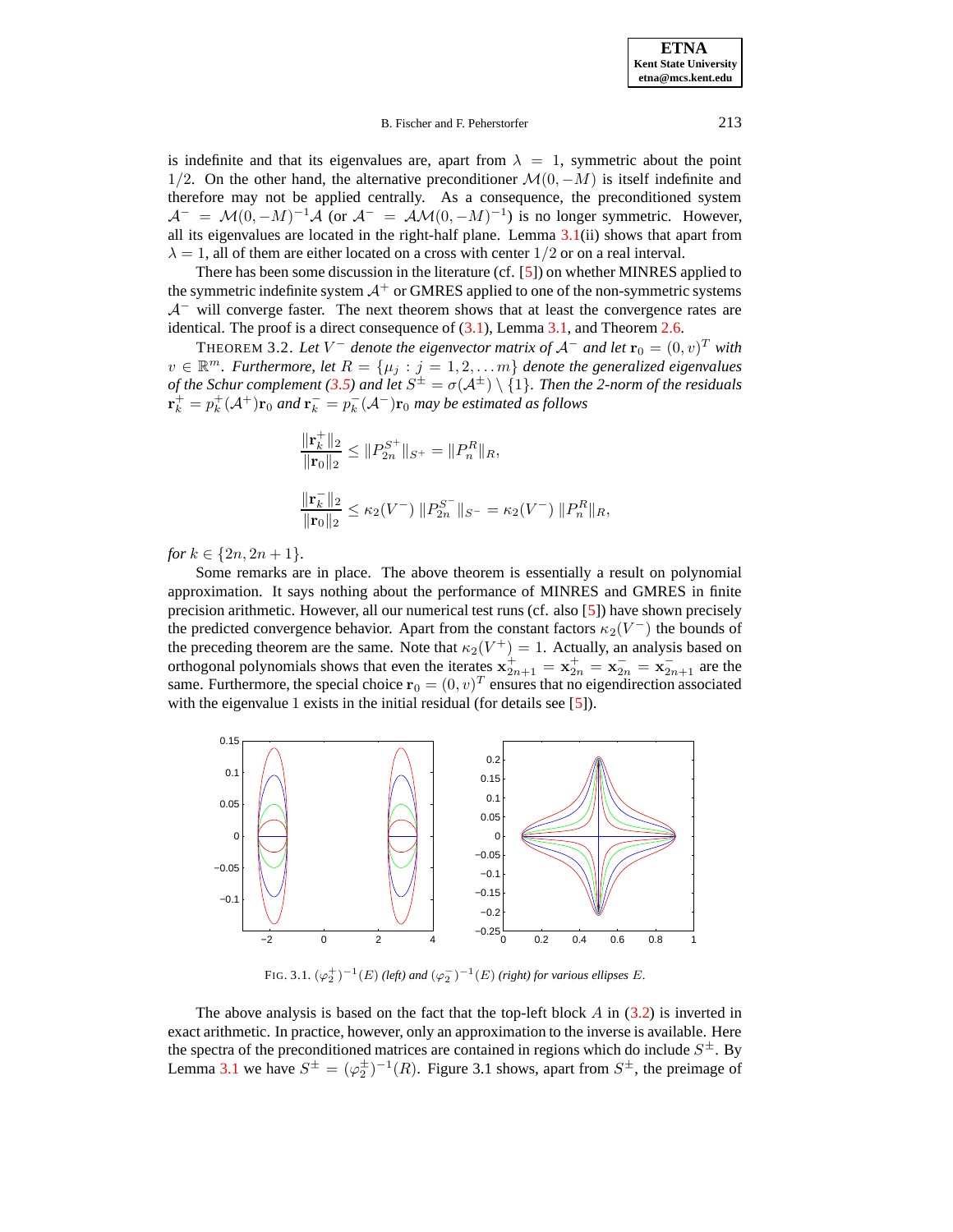**ETNA Kent State University etna@mcs.kent.edu**

214 Chebyshev approximation via polynomial mappings

 $\varphi_2^{\pm}$  of ellipses E containing the set R. With the help of Theorem [2.6](#page-5-0) it is again possible to explicitly compute the optimal polynomials with respect to the depicted enlarged versions of  $S^{\tilde{\pm}}.$ 

Finally, we turn our attention to the non-symmetric case. That is, we assume that the matrix A in  $(3.2)$  is non-symmetric. Following Elman and Silvester  $[1]$  we investigate the block diagonal preconditioned system  $A^{BD} = A \mathcal{M}(0, M)^{-1}$  and the block triangular preconditioned system  $A^{BT} = AM(B^T, -M)^{-1}$ , respectively. We learn from Lemma [3.1](#page-7-2) that, apart from the eigenvalue  $\lambda = 1$ , the eigenvalues  $\lambda$  of  $A^{BD}$  and the eigenvalues  $\mu$  of  $A^{BT}$ are related by the quadratic mapping  $\mu = \varphi_2(\lambda)$  with  $\varphi_2(z) = z(z - 1)$ .

Actually, for the Oseen operator Elman and Silvester [\[1\]](#page-10-11) proved that all eigenvalues of  $\mathcal{A}^{BT}$  are contained in a rectangular box R in the right half plane. Consequently, the eigenvalues of  $A^{BD}$  are contained in sets S which are the preimages of R. The next figure displays some typical inclusion sets.



FIG. 3.2. S *(left)* and  $R = \varphi_2(S)$  *(right)* for different sets R.

Also, Elman and Silvester reported on some numerical test runs with these preconditioners. They observed that GMRES applied to  $\mathcal{A}^{BD}$  took twice as many iterations as GMRES applied to  $A^{BT}$  to reach the same reduction of the initial norm. Moreover, the norm of the odd iterates stagnates for the diagonal preconditioning.

The next theorem provides an explanation for their observations in terms of the respective convergence rates. Again, the proof follows directly from [\(3.1\)](#page-6-0), Lemma [3.1,](#page-7-2) and Theorem [2.6.](#page-5-0)

THEOREM 3.3. Let  $V^{BD}$  and  $V^{BT}$  denote the eigenvector matrix of  $A^{BD}$  and  $A^{BT}$ , *respectively and let*  $\mathbf{r}_0 = (0, v)^T$  *with*  $v \in \mathbb{R}^m$ . *Furthermore, let*  $R = \{\mu_j : j = 1, 2, \ldots m\}$ *denote the generalized eigenvalues of the Schur complement* [\(3.5\)](#page-7-1) *and let*  $S^{BD} = \sigma(A^{BD}) \setminus \sigma(A^{BD})$  ${1}$ . *Then the 2-norm of the residuals*  $\mathbf{r}_k^{BD} = p_k^{BD} (\mathcal{A}^{BD}) \mathbf{r}_0$  *and*  $\mathbf{r}_k^{BT} = p_k^{BT} (\mathcal{A}^{BT}) \mathbf{r}_0$  *may be estimated as follows*

$$
\frac{\|\mathbf{r}_k^{BD}\|_2}{\|\mathbf{r}_0\|_2} \le \kappa_2(V^{BD})\|P_{2n}^{S^{BD}}\|_{S^{BD}} = \kappa_2(V^{BD})\|P_n^R\|_R, \ k \in \{2n, 2n+1\},\
$$
  

$$
\frac{\|\mathbf{r}_n^{BT}\|_2}{\|\mathbf{r}_0\|_2} \le \kappa_2(V^{BT})\|P_n^R\|_R.
$$

**Acknowledgments.** Part of this work was done while the first author was visiting the Laboratoire d'Analyse Numérique et d'Optimisation at the Université des Sciences et Tech-